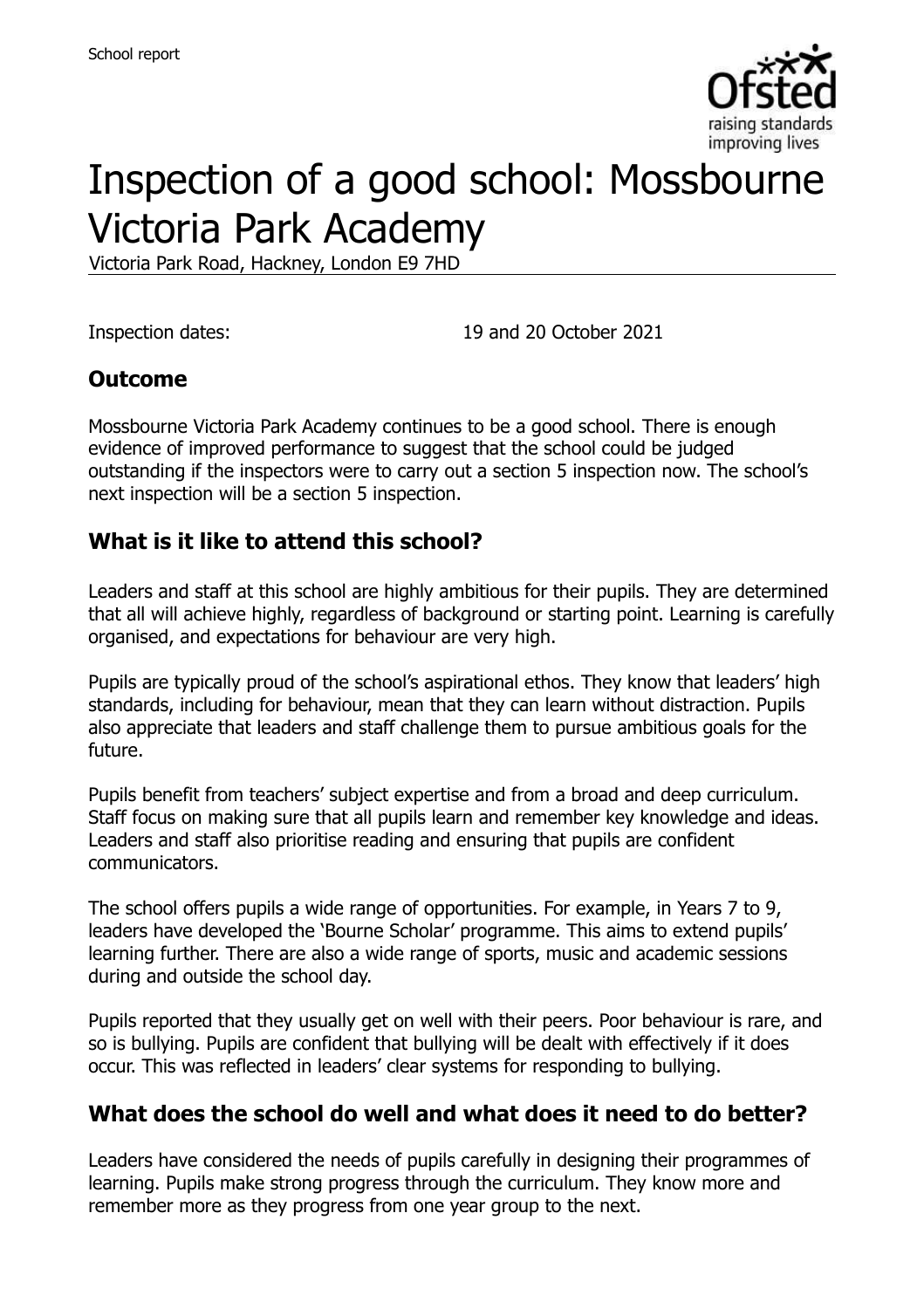

Leaders have ensured that the curriculum is as broad and ambitious as the national curriculum. One example of this is the history curriculum. Pupils learn to recount and recall previous learning in detail. They form and compare interpretations of historical events using their strong subject knowledge. The depth of pupils' learning means that they have a strong basis from which to select their GCSE subjects.

Leaders and staff focus on making sure that pupils are fully ready for the next stage of their learning. They plan work so that pupils can prepare and research subject content that they will study in class. Teachers set quick tasks which require pupils to recall what they have previously learned. This helps pupils to secure their understanding and apply it to their current learning.

Pupils with special educational needs and/or disabilities learn the same ambitious curriculum. They are taught by staff who know their needs thoroughly. When pupils need it, they benefit from additional small-group support to help them develop their knowledge in each subject. This reflects leaders' expectation that all pupils will achieve well.

Leaders provide a wide range of enrichment opportunities for all pupils. For example, all Year 8 pupils take part in a debating event designed to build their confidence in communicating. In form time and assemblies, pupils learn about the wider world, including a range of topical issues. This helps to develop pupils' awareness of how to manage risk and stay safe. Pupils also learn to understand and respect different views and identities. Careers education is well planned. It supports pupils effectively with key choices they need to make about their future education, training and employment.

Leaders are keen to extend the way they involve pupils in decisions about school life. For example, there has just been a consultation to rename the form groups. Pupils appreciated that leaders acted on their suggestions in the new names chosen.

Leaders' policies and procedures have pupils' well-being at their core. Leaders have identified that some pupils, parents and carers do not feel confident approaching staff about concerns or queries. Leaders are taking effective action to address this. For example, they are raising the profile of support available to pupils in school. Leaders are also strengthening communication with parents, so that all are reassured about the pastoral care and guidance on offer. This includes a 'drop-in' surgery, which offers a forum for parents to raise specific concerns as well as ask questions about the school's wider work.

Leaders and trustees maintain very high standards and aspirations for their staff and pupils. Staff benefit from a range of training and support for their well-being, which they value.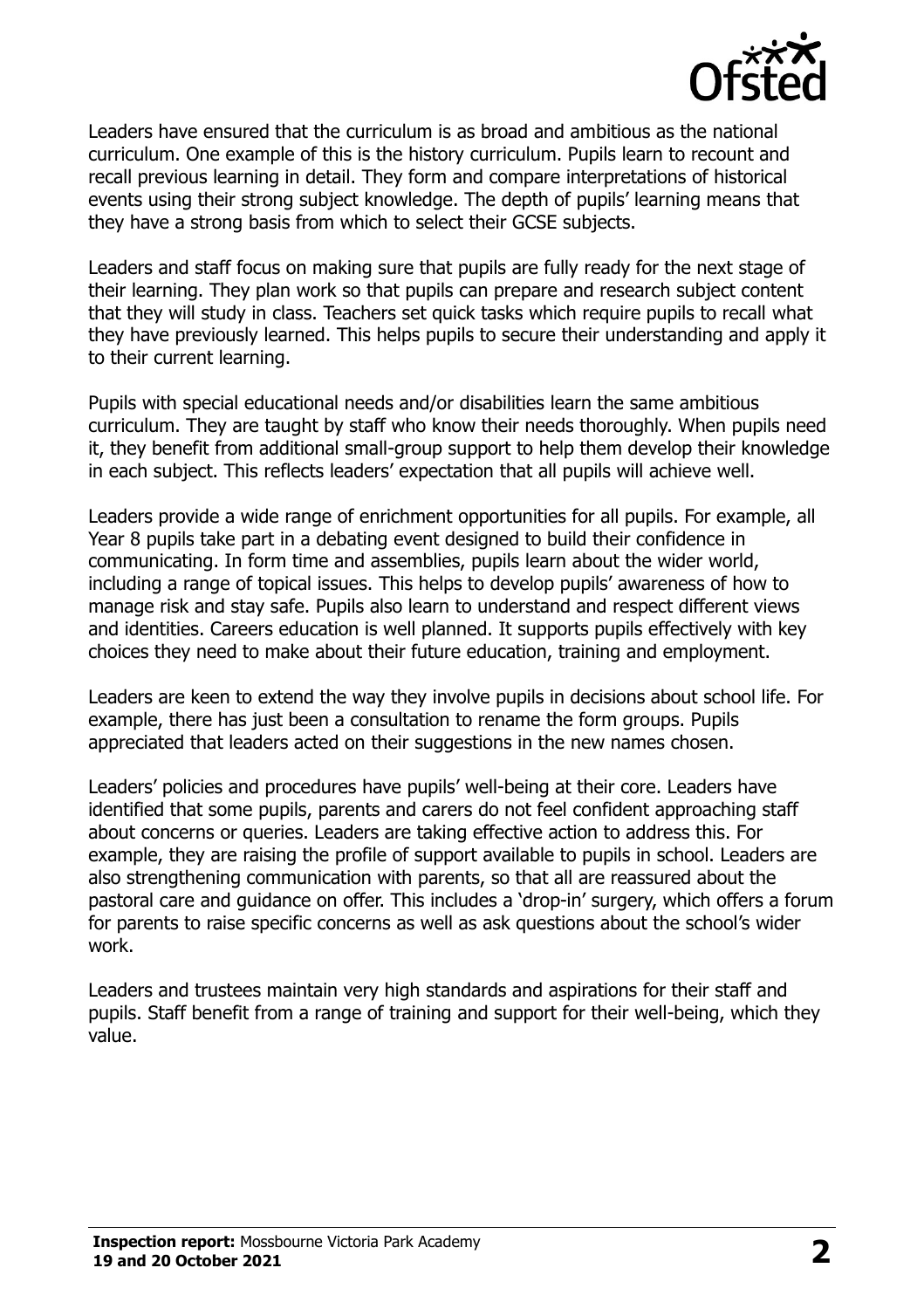

# **Safeguarding**

The arrangements for safeguarding are effective.

Leaders and staff know pupils well. They are aware of pupils' individual needs, and have effective systems to support those who need extra help. This support is both rigorous and comprehensive.

Pupils know how to report concerns. Leaders continually review procedures so that all pupils can feel fully confident to ask for help. For instance, the recently introduced 'I need a chat' box gives pupils another route to raise concerns should they feel reluctant to speak in person.

Pupils learn about the risks they may face outside of school, such as knife crime, and also how to stay safe online. Leaders adapt the curriculum to ensure that information pupils receive on staying safe is relevant.

### **What does the school need to do to improve?**

# **(Information for the school and appropriate authority)**

■ Some parents who responded to Ofsted's survey feel that leaders could do more to keep them informed and involve them in school life. Leaders have already taken steps to further improve the way they work in partnership with parents. Leaders need to build on this existing work and ensure that it remains a key priority going forward.

### **Background**

When we have judged a school to be good, we will then normally go into the school about once every four years to confirm that the school remains good. This is called a section 8 inspection of a good or outstanding school, because it is carried out under section 8 of the Education Act 2005. We do not give graded judgements on a section 8 inspection. However, if we find evidence that a school would now receive a higher or lower grade, then the next inspection will be a section 5 inspection. Usually this is within one to two years of the date of the section 8 inspection. If we have serious concerns about safeguarding, behaviour or the quality of education, we will deem the section 8 inspection as a section 5 inspection immediately.

This is the first section 8 inspection since we judged the school to be good in October 2016.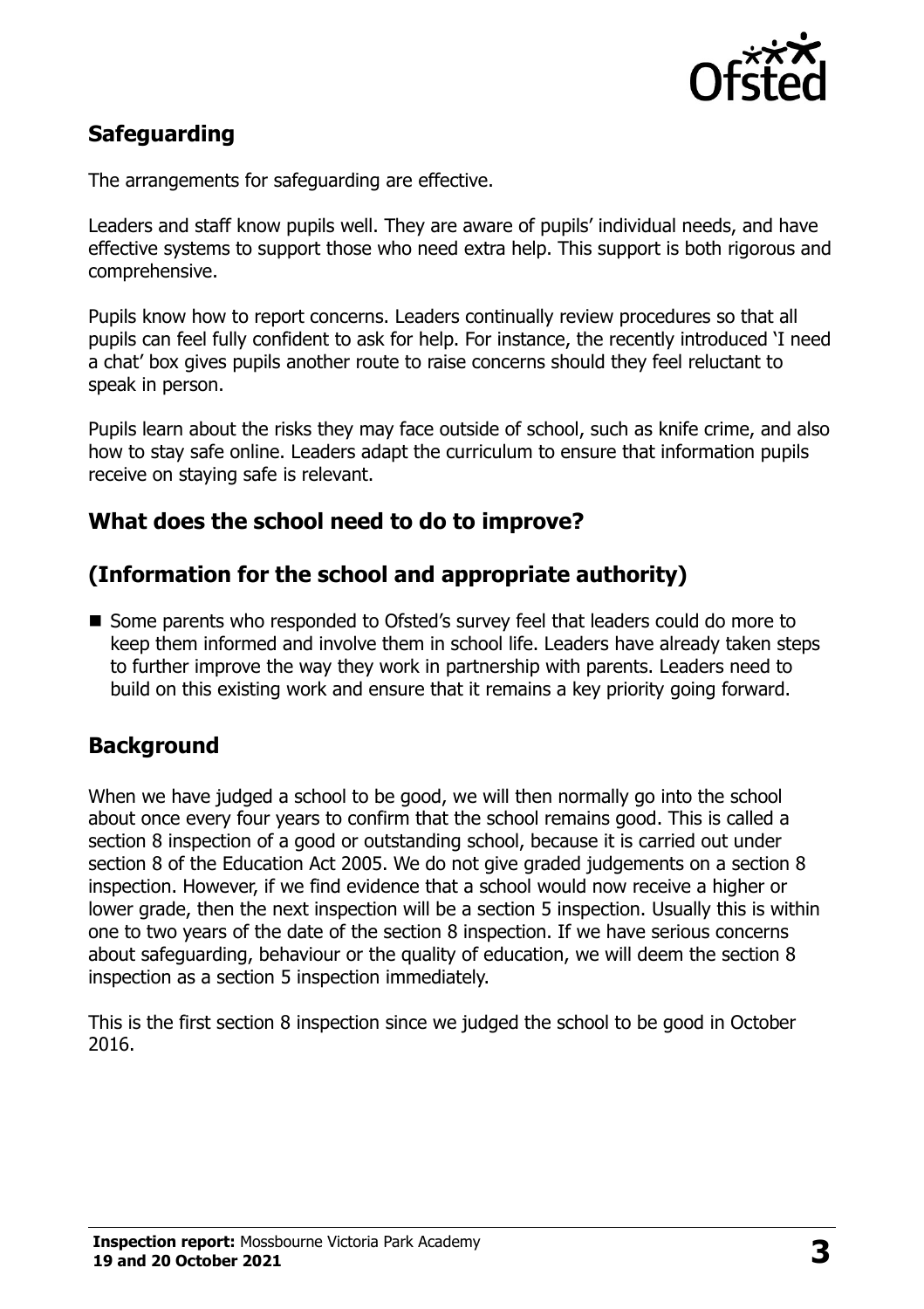

### **How can I feed back my views?**

You can use [Ofsted Parent View](https://parentview.ofsted.gov.uk/) to give Ofsted your opinion on your child's school, or to find out what other parents and carers think. We use information from Ofsted Parent View when deciding which schools to inspect, when to inspect them and as part of their inspection.

The Department for Education has further [guidance](http://www.gov.uk/complain-about-school) on how to complain about a school.

If you are the school and you are not happy with the inspection or the report, you can [complain to Ofsted.](https://www.gov.uk/complain-ofsted-report)

#### **Further information**

You can search for [published performance information](http://www.compare-school-performance.service.gov.uk/) about the school.

In the report, '[disadvantaged pupils](http://www.gov.uk/guidance/pupil-premium-information-for-schools-and-alternative-provision-settings)' refers to those pupils who attract government pupil premium funding: pupils claiming free school meals at any point in the last six years and pupils in care or who left care through adoption or another formal route.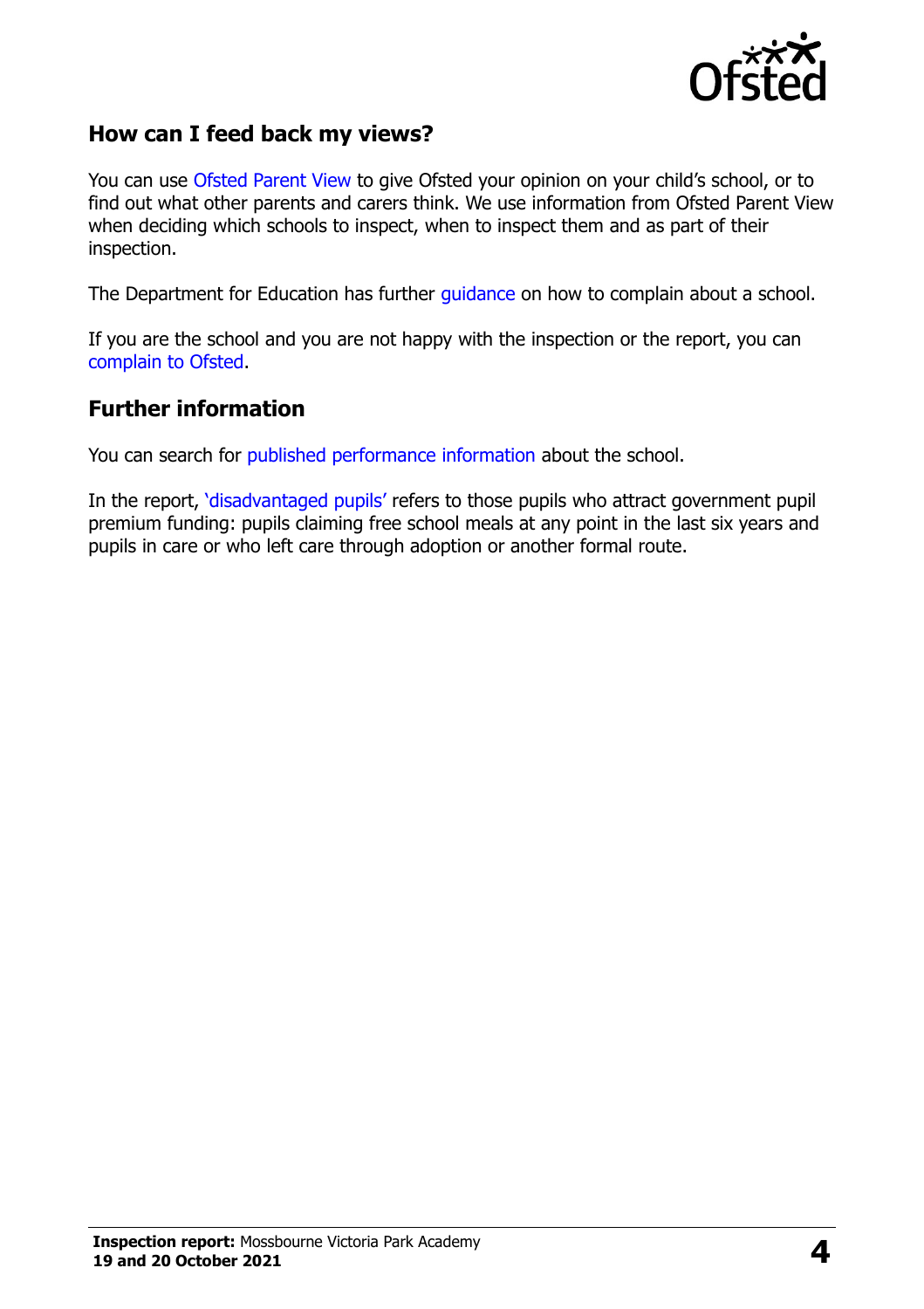

# **School details**

| Unique reference number                 | 140210                                                             |
|-----------------------------------------|--------------------------------------------------------------------|
| <b>Local authority</b>                  | Hackney                                                            |
| <b>Inspection number</b>                | 10200188                                                           |
| <b>Type of school</b>                   | Secondary Comprehensive                                            |
| <b>School category</b>                  | Academy sponsor-led                                                |
| Age range of pupils                     | 11 to 16                                                           |
| <b>Gender of pupils</b>                 | Mixed                                                              |
| Number of pupils on the school roll     | 836                                                                |
| <b>Appropriate authority</b>            | Board of trustees                                                  |
| <b>Chief executive officer of trust</b> | Peter Hughes                                                       |
| <b>Principal</b>                        | Matthew Toothe                                                     |
| Website                                 | www.mvpa.mossbourne.org                                            |
| Dates of previous inspection            | 6 and 7 October 2016, under section 5 of<br>the Education Act 2005 |

### **Information about this school**

- This school makes use of one alternative provider.
- The principal took up post in April 2021.

### **Information about this inspection**

- This was the first routine inspection the school received since the COVID-19 pandemic began. Inspectors discussed the impact of the pandemic with school leaders and have taken that into account in their evaluation.
- Inspectors met with the principal, the chief executive officer of the trust, vice-principals and senior leaders in charge of safeguarding, behaviour and inclusion. Inspectors also spoke with governors and trustees.
- Inspectors carried out deep dives in these subjects: English, science, history and physical education. For each deep dive, inspectors met with subject leaders, looked at curriculum plans, visited a sample of lessons, spoke to teachers, spoke to some pupils about their learning and looked at samples of pupils' work.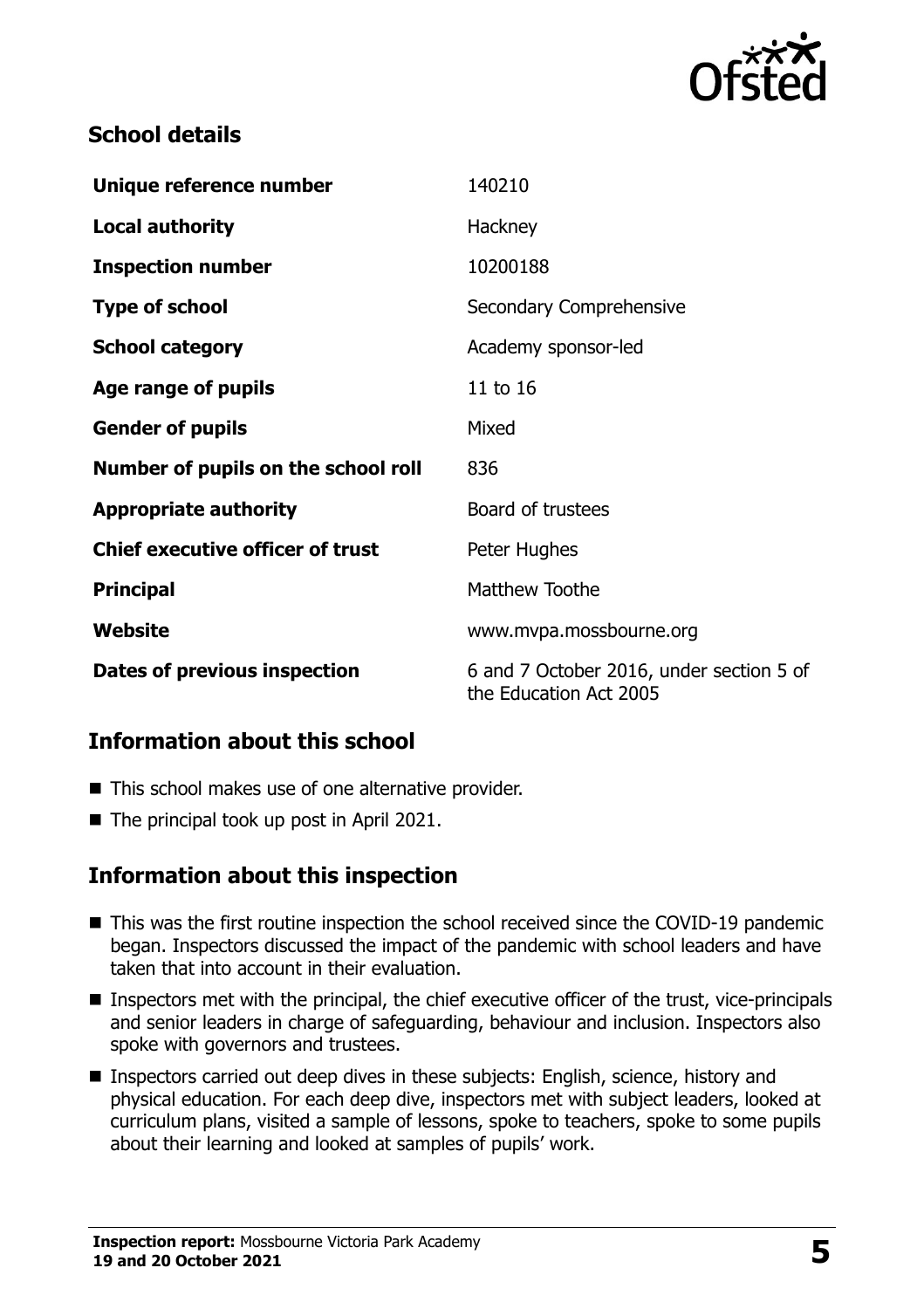

- Inspectors also considered pupils' learning in other subjects, including art and design, music, computing and geography. This included discussions with staff and reviewing programmes of study.
- To inspect safeguarding, inspectors spoke to leaders and staff. They reviewed the single central record and spoke to staff about their work to identify and support pupils who may be vulnerable.
- **Inspectors also considered the responses to surveys from parents, staff and pupils.**
- Inspectors spoke to pupils in a range of year groups about safeguarding, their wellbeing and learning.

#### **Inspection team**

Alice Clay, lead inspector **Her Majesty's Inspector** 

Daniel Coyle **Daniel Coyle Contract Contract Contract Contract Contract Contract Contract Contract Contract Contract Contract Contract Contract Contract Contract Contract Contract Contract Contract Contract Contract Contra**